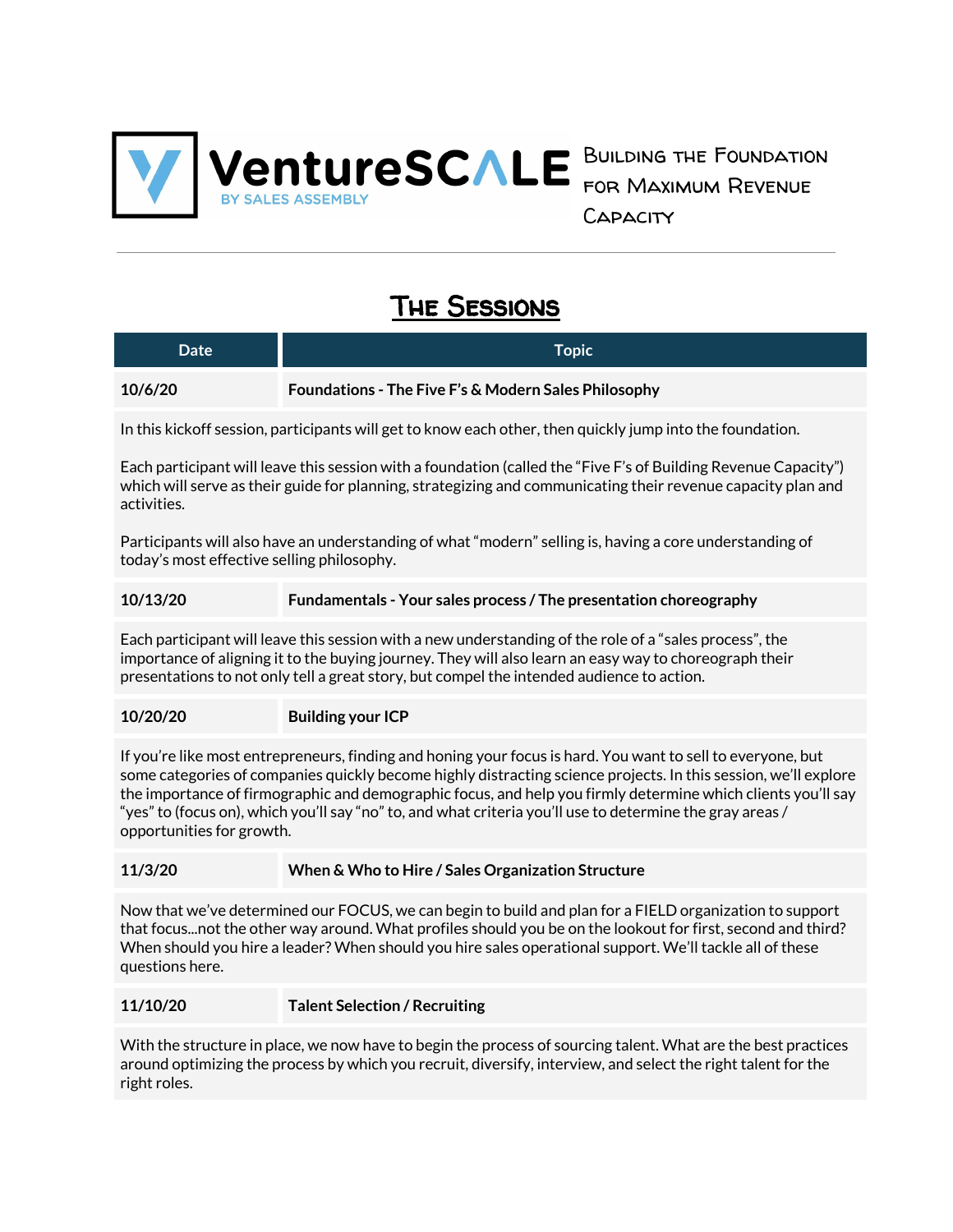## **11/17/20 Outbound Strategies**

For most organizations, prospecting is the key link between success and failure. Your targets are getting bombarded daily, and in addition to all their other priorities, only a select few breakthrough. In this session, we'll work on creating the right balance in your prospecting efforts through email scripting & execution, outbound calling strategies and social selling.

## **12/1/20 Inbound Strategies**

Relying solely on outbound is a constant task of pushing a boulder up a hill. However, if you can create ways to magnetize your prospects to your offerings, consistency rises, growth rises, and the health of your business rises. In this session, we'll explore best practices around driving an inbound model - and help optimize the process those inbound opportunities go through to maximize conversion.

#### **12/8/20 Sales Negotiations**

Does it often feel like you need a different personality to negotiate a deal than it does to drive the purchase decision?In this session, you'll learn a simple, easy to implement, transparent framework for all of your pricing conversation that maximizes the value of your deals, drastically reduces discounting, and increases deal predictability.

#### **1/12/21 Demo Strategies**

Proof. As human beings, we're all wired to predict our experience with a product or service. Will this solution do what we need it to do? Will this solution work in our environment? Will this solution be intuitive enough to execute with the team we have? So often, that requires a demo. In this session, we'll explore how to prepare and execute demonstrations in a way that satisfies the brain's desire to predict.

#### **1/19/21 Client Success / Account Management**

Nothing optimizes the chances a customer will stay, buy more and tell their friends that an optimal 1st year experience. In this session, we'll help you map your year 1 new customer journey, explore how to execute quarterly business reviews, health check scorecards, and how to hire & compensate client success personnel.

#### **2/2/21 Compensation & Comp Plan Configuration**

How much do these people cost? How do I compensate them so they are rewarded fairly for their efforts, motivated, engaged, but not so much that we aren't a strong, healthy business?In this session, we'll explore the compensation expectations for each sales role based on the market, then talk through easy to implement variable compensation structures that scale.

#### **2/9/21 Sales Onboarding & Enablement**

Salesperson productivity (SPP) is a board's favorite term. It influences decisions around when to hire sellers, how many to hire, and the impact on growth projections. The key? How effectively and quickly you can onboard new people into the selling organization. In this session, we'll explore modern best practices for creating a great onboarding experience that also speeds time to productivity.